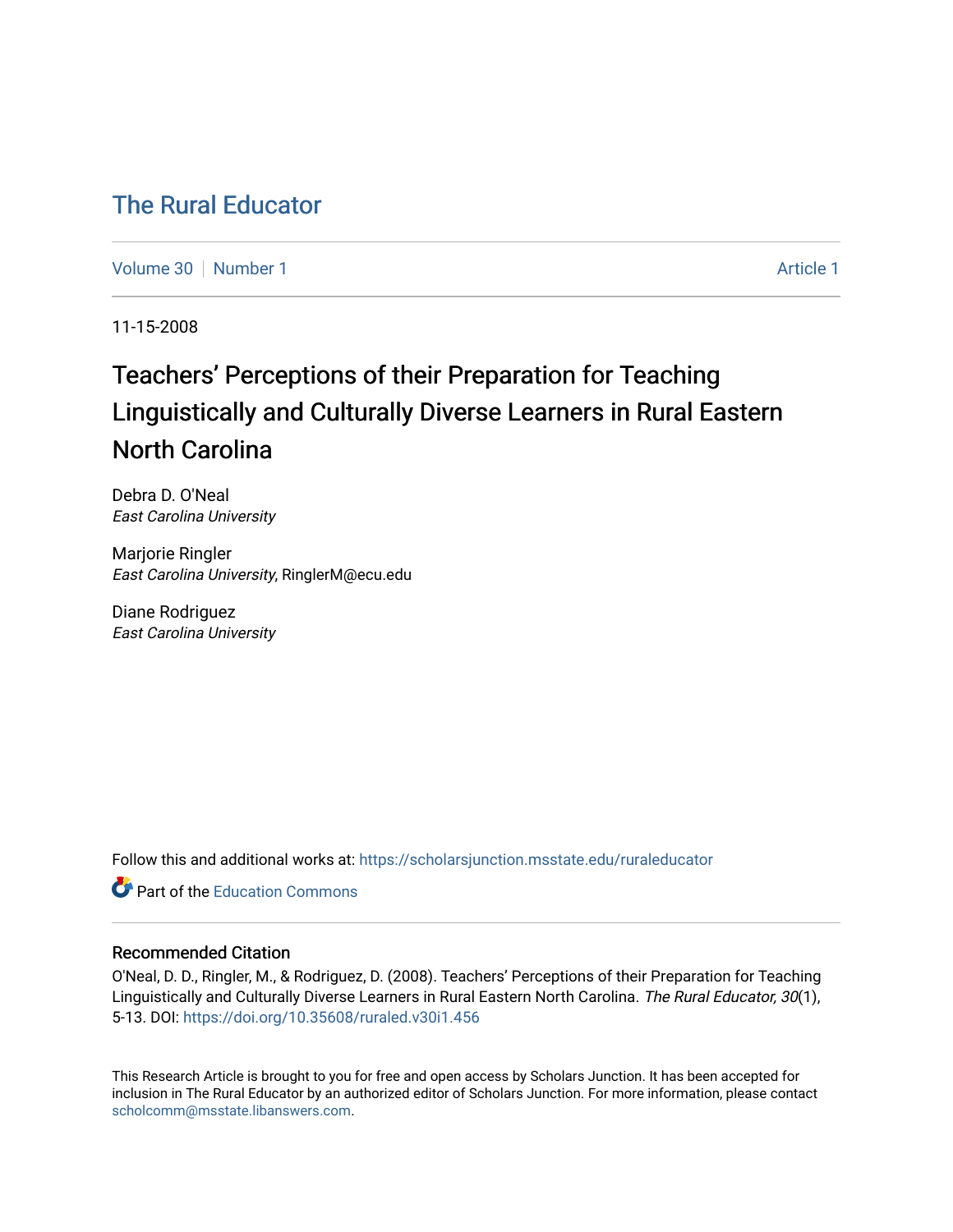# **Teachers' Perceptions of their Preparation for Teaching Linguistically and Culturally Diverse Learners in Rural Eastern North Carolina**

**Debra D. O'Neal Marjorie Ringler Diane Rodriguez** *East Carolina University* 

*The number of English language learners (ELL) students in the US is increasing dramatically. The growth is even more evident in rural areas of the United States such as North Carolina where teachers are facing classrooms with a majority of second language learners. The authors conducted a study interviewing 24 teachers at a rural elementary school in eastern North Carolina. Teachers were interviewed regarding their perceptions of their preparedness to teach English language*  learners in the mainstream classrooms. Findings revealed that teacher training programs have not prepared these *individuals for the student population they face today regardless of the year in which they received their teaching licenses. All teachers showed a strong desire to learn more at this time in their careers, but emphasized their lack of prior training. The study found that even though teachers lacked confidence, they were effectively educating this growing population. The authors discuss the responsibility of Institutions of Higher Education (IHE) to provide formal education in teaching students from diverse language backgrounds.*

#### **Introduction**

 The role of teacher preparation programs has traditionally been to prepare future teachers with content knowledge, understanding of cognitive, psychological, and linguistic development, as well as the current and historic pedagogical theories and methodologies. In recent years, multiculturalism and diversity have been added to the curriculum of teacher preparation programs; however, the topics have been treated only as a way through which all students could begin to "see themselves" in the curriculum. These new faces of color showed up in the textbooks, in the storybooks and on the classroom bulletin boards, but have teacher preparation programs missed the mark by not preparing teachers to directly *teach* these students and instead just teach *about* these students? Therefore, the purpose of this study was to assess teachers' perceptions of their preparedness to teach English language learners (ELL) in the mainstream rural classrooms that have a large population of ELLs. Additionally, the study attempts to determine teachers' perceptions of the role institutions of higher education could play in addressing teacher quality as it relates to ESL education in the mainstream classroom.

 In the past, Garcia (1991) and Milk, Mercado and Sapiens (1992) have argued about *how* to best educate our second language learners. Arguments can be found in the literature for and against bilingual education, English as a second language, immersion, pull-out, and sheltered instruction. California went so far as to ban bilingual education with the passage of Proposition 227 in 1998. This decision was a politically motivated one based on sentiment and not empirical data. Yet with all of the public debate on *how* to best deliver instruction, Garcia (1991)reminds us that the effectiveness of *who* delivers this instruction has often been ignored . According to Cummins (1997), "teacher education

institutions … have sent new teachers into the classroom with minimal information regarding patterns of language and social development among such pupils and few pedagogical strategies for helping pupils learn (p.110)."

 Villegas and Lucas (2002) address this issue by advocating for a "...coherent approach to educating culturally responsive teachers (p. xxi)." Their discussion questions the effectiveness of multicultural and diversity education courses that have been added to the teacher education programs. Are these courses required and are the faculty members teaching them prepared to do so? If they are elective courses, what assurance is there that future teachers are actually taking them? If the material is infused into all of the teacher education courses, what assurance is there that the material is covered comprehensively? In creating their concept of a culturally responsive teacher, Villegas and Lucas describe the ideally prepared teacher as one who would not only understand, value and embrace the students' diversity, but would also activate the students' prior knowledge and would design instruction that would build on students' prior knowledge.

#### **Trends in ELL population growth in rural U.S.**

 According to a report from the National Clearinghouse for English Language Acquisition (NCELA), *The Growing Number of Limited English Proficient Students* (2006), the growth in numbers of limited English proficient students (LEP) continues to rise at a growth rate of a 60.76% nationally from the 1994-95 to the 2004-05 school year. The total 2004-2005 K-12 enrollment was 48,982,898. It is clear that ELL students are going to continue to increase, but have teacher preparation programs changed to prepare future teachers to educate ELLs? In 1997, Jim Cummins raised the issue as to whether the education of linguistically and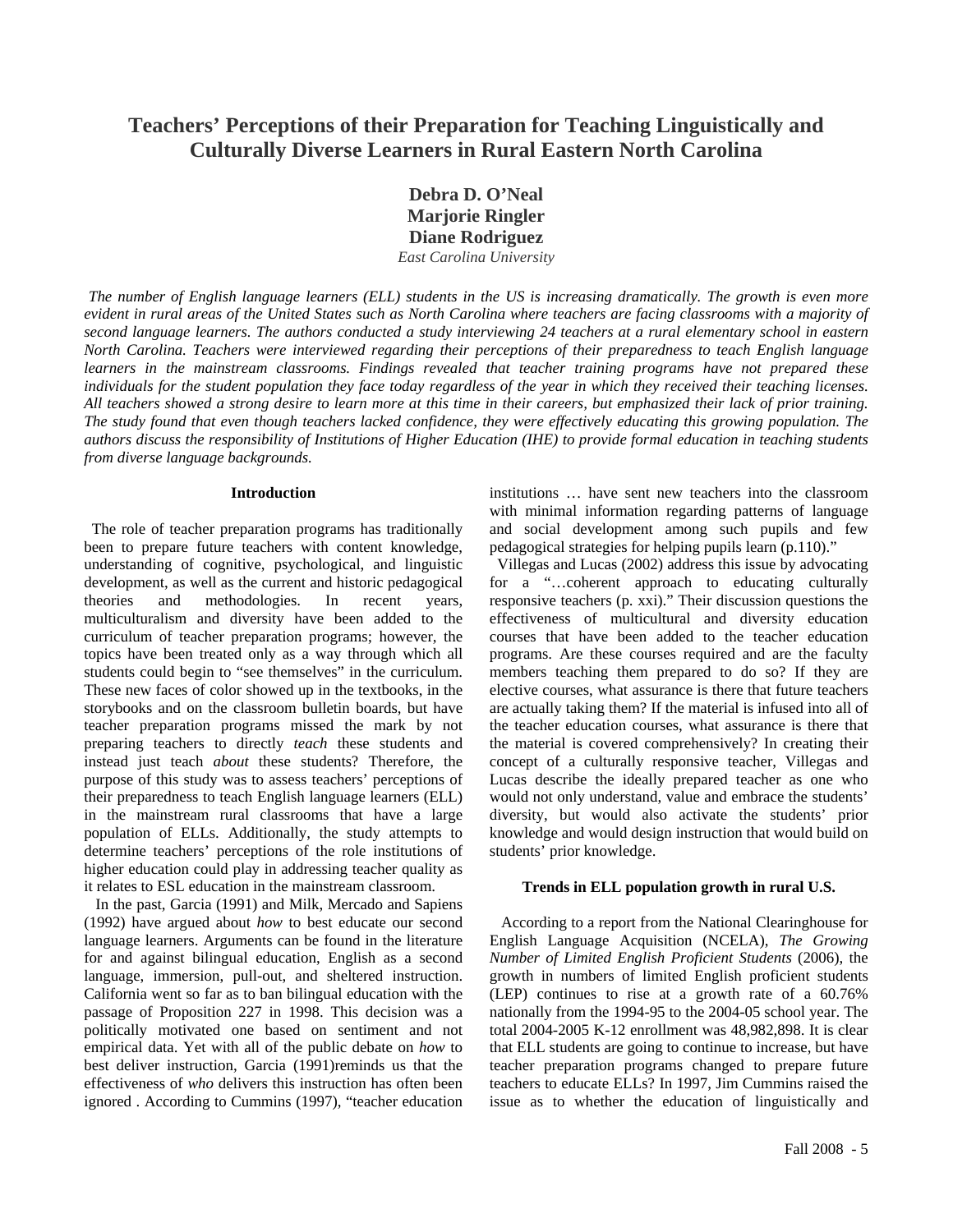culturally diverse students was a mainstream issue. He contended that societal power relations were the force that drove our system. Now, as it is ten years later, and the question remains, have institutes of higher education made any changes, or are these institutions still influenced by societal fears and prejudices that continue to marginalize ELL students by turning out under and ill-prepared teachers?

 ELL students in public schools have a wide array of family backgrounds that have unique cultures. They immigrate to this country from many geographical areas of the world. More recent data indicates that 31% of the immigrants are originally from Asia, 24% from Mexico, 12% from Central and South America, 11% from the Caribbean, 10% from Southern and Eastern Europe, and 8% is a combination of all other countries (Coming in Waves, 2006). The reasons for their emigration from other countries are varied as well. Some come to escape poverty and find work, to find political asylum, to find better living conditions, and get better health care. These immigrants often believe in America as a prosperous nation where they can follow a dream and succeed in doing so (Farkas, Duffett, Johnson, Moye & Vine, 2003). Another interesting fact is that 58% of ELL students are born in the United States. Out of these students, 74% are from Hispanic background (Manning & Baruth, 2004). ELL students and their families tend to settle in geographical locations that are rural and thus bring unique educational challenges to these schools such as: poor attendance for seasonal migrant workers, lack of proficiency in the native language, and lack of cultural support in their communities. More recently, due to the high number of ELL students in rural areas, many classrooms are a majority of ELL students and a minority of monolingual (English only) students.

# **Trends in Teacher Education Programs**

 Various studies have researched teacher quality and the preparation of public school teachers (Lewis, Parsad, Carey, Bartfai, Farris & Smerdon, 1999). A significant and relevant finding of Lewis, et al. was that while 54% of teachers taught ELLs or culturally diverse students, only 20% felt adequately prepared to teach them. Therefore, there is a need to more specifically address the following critical question: Are teacher education programs doing enough to prepare teachers for the growing linguistically and culturally diverse population? Gandara, Jolly and Maxwell (2005) conducted research in California in which they surveyed the state's teachers on this very subject. The most significant of the nine major findings is: "Greater preparation for teaching English language learners equated to greater teacher confidence in their skills for working with these students successfully (p.12)." Numerous other studies reiterate the need for well qualified and highly prepared teachers (Mueller, Singer & Carranza 2006; Lewis, et al., 1999; and Menken & Antunez, 2001). It is the contention of the

authors, however, that these studies all focus on teachers specifically teaching ESL classes and,therefore, there is a need to investigate preparation of mainstream teachers who have not chosen ESL as their specialty. Given the changing demographics in school population, it is the responsibility of *all* teacher education programs to prepare *all* teachers to effectively educate the growing population of English language learners.

 Currently most in-service teachers are receiving their ESL training through one time workshops and professional development offered by their local school districts. But, as Darling-Hammond and McLaughlin (1995) point out, the one shot approach gives this topic superficial attention. The most effective method of professional development makes ESL training an on-going process with a commitment from teachers and administrators to transfer the ESL knowledge to the classroom. For pre-service teachers, colleges of education must also make a commitment to better prepare teachers to address the pedagogical needs of ELLs. Because teacher preparation programs have not done so in the past, school districts have had to try to "fix" teachers after they are already in the field. Why are teacher preparation programs not making changes since the changing demographics in schools indicate that no teacher will leave the profession without ever having taught an English language learner? Milk, Mercado and Sapiens (1992) made this very claim in the early 1990s, yet fifteen years later there is still a need for change to pre-service and in-service education.

# **Preparing Teachers for Language and Content Instruction**

 In 2002, the No Child Left behind Act was passed with the intent of improving schools and the educational achievement of students. The passage of this act has required schools to be accountable for the progress, or lack thereof, of its students. In addition, teacher quality was made a priority by requiring all teachers of core academic subjects to be "highly qualified' by the end of the 2005- 2006 school year. To be "highly qualified" in general means that a teacher must have: a bachelor's degree, full state certification and/or licensure and demonstrated competency in the core area in which he/she teaches (U.S. Department of Education, 2003). An important aspect in the definition of "highly qualified" is to note the omission of the ability to teach linguistically and culturally diverse students. The provision for schools to also meet Adequate Yearly Progress (AYP) does stress, however, the need to show academic growth in student subgroups: one of them being ELLs (U.S. Department of Education, 2003). Given the increase in ELL students nationwide, it is a logical assumption that at some point, especially in rural areas of the U.S., that teachers have or will have English language learners in their classes. Clearly all ESL teachers will need to be highly qualified, but once again the question of appropriate methods and models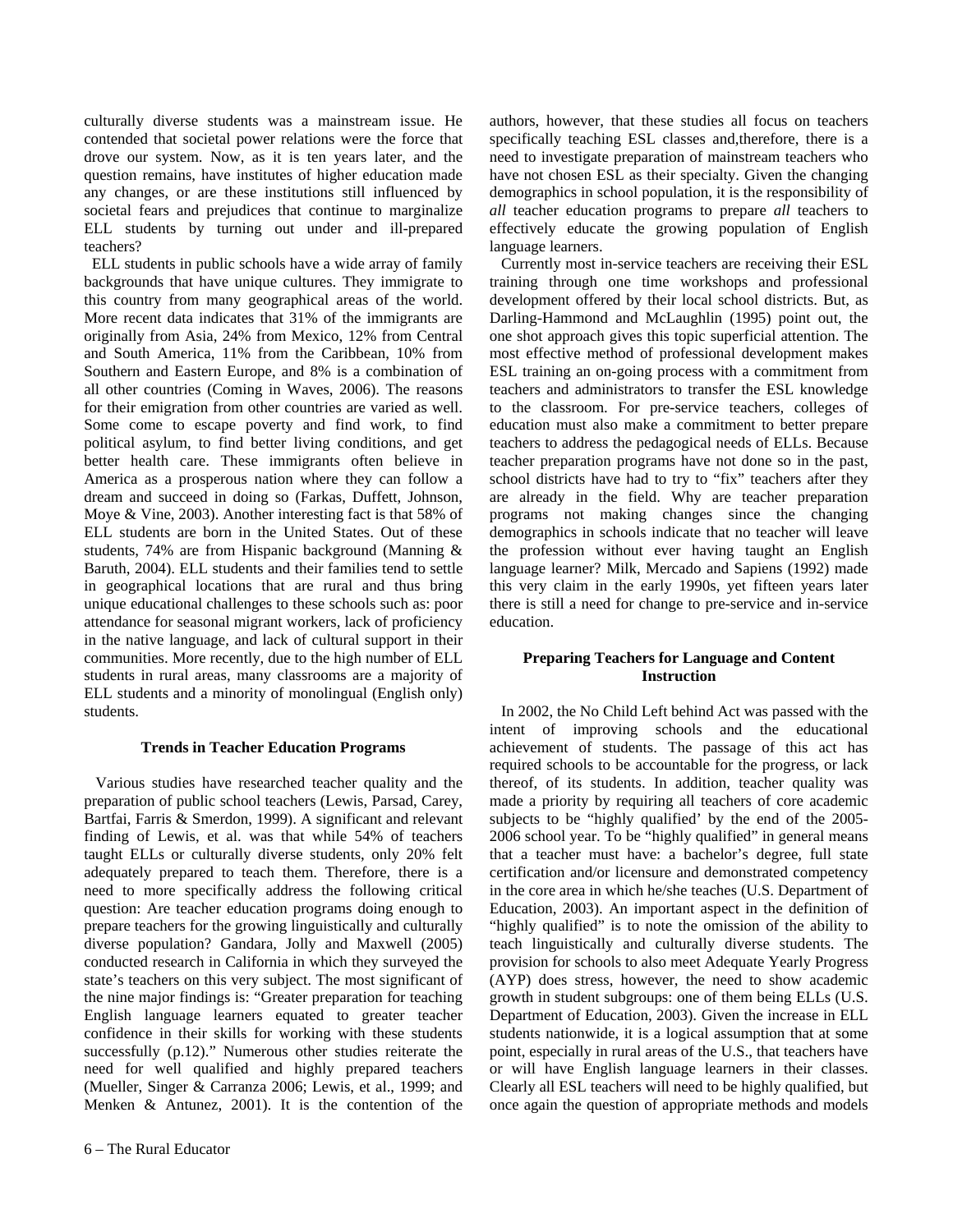of instruction, pertains to the mainstream classroom teacher not licensed in ESL. Certainly a self contained ESL classroom will have a highly qualified teacher, but what if it is a sheltered classroom or a content area class? Will the content be taught by a highly qualified teacher and the language by a different teacher? Should all pre-service teachers be trained in the Sheltered Instruction Observation Protocol or SIOP Model (Echevarria, Short & Powers, 2006)? Regardless of the model used, few classroom teachers in the  $21<sup>st</sup>$  century will retire without having ever taught a second language learner, yet few teacher preparation programs seem to be preparing their teachers for this new student population. Therefore, the purpose of this study was to assess teachers' perceptions of their preparedness to teach English language learners (ELL) in the mainstream rural classrooms that have a large population of ELLs. Additionally, the study attempts to determine teachers' perceptions of the role institutions of higher education could play in preparing mainstream teachers who are highly qualified in their content as well as second language teaching theories, strategies and methodologies for teaching ELLs in the mainstream classroom.

# **Teacher Preparation in Rural Eastern North Carolina**

 North Carolina is not alone in its absence of a requirement for all teachers to have knowledge in theories and methods of teaching ELLs. Yet with the local population growth one would expect to see changes in how institutions of higher education prepare teachers to effectively teach ELLs in schools. The nature and magnitude of the need for well prepared teachers in North Carolina can be seen by analyzing statewide statistics. From the 1994-95 academic years to the 2004-05 academic years, the overall student population in the state has increased by only 1.1%. However, the population of Limited English Proficient (LEP) students has increased by 371% (National Clearing house for English Language Acquisition and Language Instruction Educational Programs (NCELA), 2005). The growth trend has not been uniform through North Carolina, the majority of growth of LEP students is found in rural areas of eastern North Carolina. The 2002-2007statistics provided by the North Carolina Department of Instruction (NCDPI, 2007) show a population of 96,725 English language learners who speak over 200 different languages for the 2006 academic year. Yet in rural areas of North Carolina where this study was conducted, the predominant language is Spanish. The percentage of Spanish speaking students of the total school enrollment was fifty percent, while the percentage of them who were identified as ELL was thirty eight percent (National Center for Education Statistics, 2006). This dramatic increase alone is enough to warrant the need for having a greater number of trained and ESL licensed teachers in the state of North Carolina. Given this large increase and the prediction that it will continue to rise, it appears that all teachers will become teachers of ELLs, whether they are prepared to do so or not. The traditional pull-out model of instruction is no longer adequate to meet the needs of this growing population. Since the majority of the classrooms will include ELLs, the model of instruction will need to integrate ongoing language learning while delivering the content standards.

# **Duplin County: The Research Population**

 Duplin County School District, located in a rural poultry farming community, has grown from 1,134 LEP students in 2002 to 1,630 in 2006 out of a total student population of 9,000 (NCDPI, 2007). The 2006 AYP summary for the county shows only 5 schools (33%) out of 15 have met adequate yearly progress as legislated by NCLB. According to the ABCs End-of-Grade Tests, only 43.1% of LEP students in Duplin County passed both reading and math tests. These poor scores are even more daunting when looking at the qualifications of the faculty. There are 20 certified ESL teachers in the county who work directly in providing language instruction, yet *ALL* teachers have regular contact with these students. The percentage of teachers with over 10 years teaching experience is impressive at 47%; however, the experienced teachers had little or no coursework pertaining to instruction of students with diverse language backgrounds.

# **Purpose of the Study**

 This study is part of a collaborative research study focusing on an elementary school to determine the students' perceptions of the school's climate (Rodriguez, Ringler, & O'Neal, 2007) Implications for instructional leaders addressing the needs of English language learners in rural schools (Ringler, O'Neal, & Rodriguez, 2007), and teacher preparation and its effect on school climate. For the purpose of this article the focus of the study was the latter: teacher preparation and its effect on the elementary school's climate. The review of the literature shows numerous studies that indicate we are not preparing teachers to deal with a growing linguistically and culturally diverse population. Therefore, the purpose of this study was to assess teachers' perceptions of their preparedness to teach English language learners in the mainstream rural classrooms that have a large population of ELLs. Additionally, the study attempts to determine teachers' perceptions of the role institutions of higher education could play in addressing teacher quality as it relates to ESL education in the mainstream classroom with large enrollment of Ells. The researchers in this study identify teacher perceptions of their readiness for this population and the realities of their preparedness. Both a survey and a qualitative interview were conducted with this population of two male and twenty-two female teachers. The survey and interview followed a modified version of the of the questionnaire protocol titled "Measuring success in ESL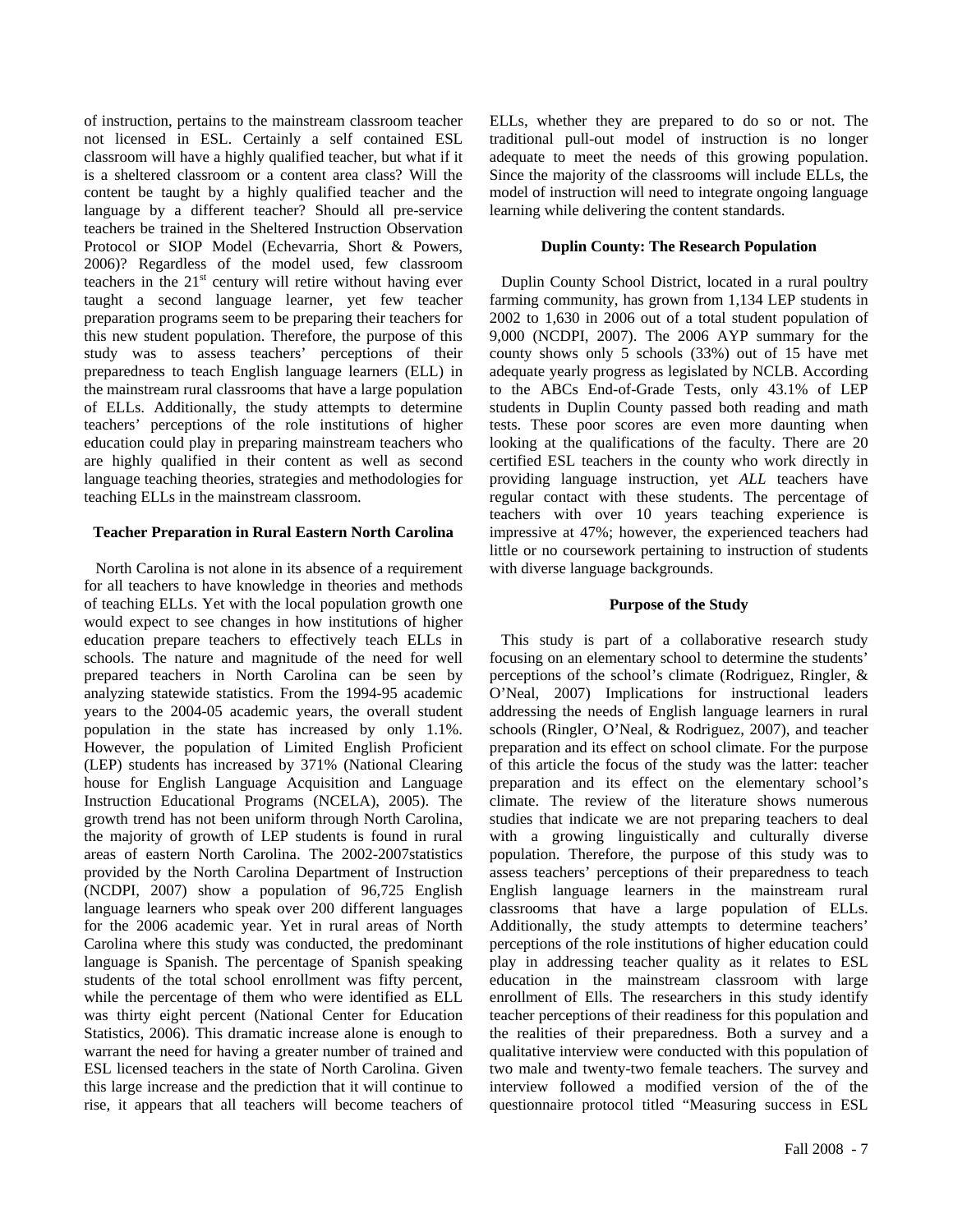programs," which was originally authored by Carrasquillo & Rodriguez (1998). This questionnaire protocol was modified by the researchers with permission from the original authors to address specifically, the research question: Are institutes of higher education adequately preparing teachers for the current school populations?

# **Sample Population**

 A rural elementary school located in Duplin county North Carolina was selected due to the large number of Spanish speaking students in their schools. In the last few years, the population in Duplin County has increasingly grown as a result of the Spanish speaking families moving to the area to work in the local poultry farms.

 Participants from the elementary school selected for this study were subject area teachers grades K-5 that educate and provide services to students identified as English language learners (ELLs). Thirty consent forms were randomly sent to obtain voluntary teacher participation from five teachers at each of the school's K-5 levels. A total of 24 teachers agreed to participate: an 80% return rate of the surveys

#### Table 1

*Teacher Self Descriptions* 

sent.The sample population included 2 males and 22 females (total *n*=24).

# **Instruments**

 Researchers conducted interviews of teachers in focus groups. Teacher focus groups responded to open-ended questions to determine perceived efficacy in and preparedness for teaching ELLs, their sense of responsibility in teaching ELLs, and their willingness to develop more skills to address ELLs learning needs.

#### **Demographics**

 The sample population was administered a demographic survey. Table 1 describes the teacher population that participated in this study. There is a total of 26 areas of licensure, two more than the number of participants, due to two teachers who are dually licensed. It is interesting to note that 21 (88%) of the teachers completed their licensure training in North Carolina. The remaining three teachers were trained in Pennsylvania, Iowa, and Ohio. All of the teachers have received professional development in ESL as it is a requirement of this school district.

| Demographic<br>Gender | Category         | $\underline{n}$          | Percent of sample |  |
|-----------------------|------------------|--------------------------|-------------------|--|
|                       | Male             | 2                        | 08.3              |  |
|                       | Female           | 22                       | 91.7              |  |
| Degree                |                  |                          |                   |  |
|                       | <b>Bachelors</b> | 20                       | 83.3              |  |
|                       | <b>Masters</b>   | $\overline{4}$           | 16.7              |  |
| <b>Years Teaching</b> |                  |                          |                   |  |
|                       | $0 - 3$          | 6                        | 25.0              |  |
|                       | $4 - 6$          | 3                        | 12.5              |  |
|                       | $7 - 10$         | 2                        | 08.3              |  |
|                       | $10+$            | 13                       | 54.2              |  |
| Area of Licensure*    |                  |                          |                   |  |
|                       | Elementary       | 20                       | 83.3              |  |
|                       | Early Childhood  | $\overline{\mathcal{L}}$ | 16.7              |  |
|                       | Middle Grades    | 2                        | 08.3              |  |

\* There are 26 areas of licensure, two more than the number of participants, due to two teachers who are dually licensed.

# **Interview Protocol**

 The faculty interviews were conducted in small groups, usually 2-3 people at one time. The teachers were asked to come to a private conference room at their convenience during a specific four hour block of time. This was repeated until 21 of the teachers had been interviewed. Due to scheduling conflicts, we were unable to interview all 24 teachers who had completed the questionnaires, even after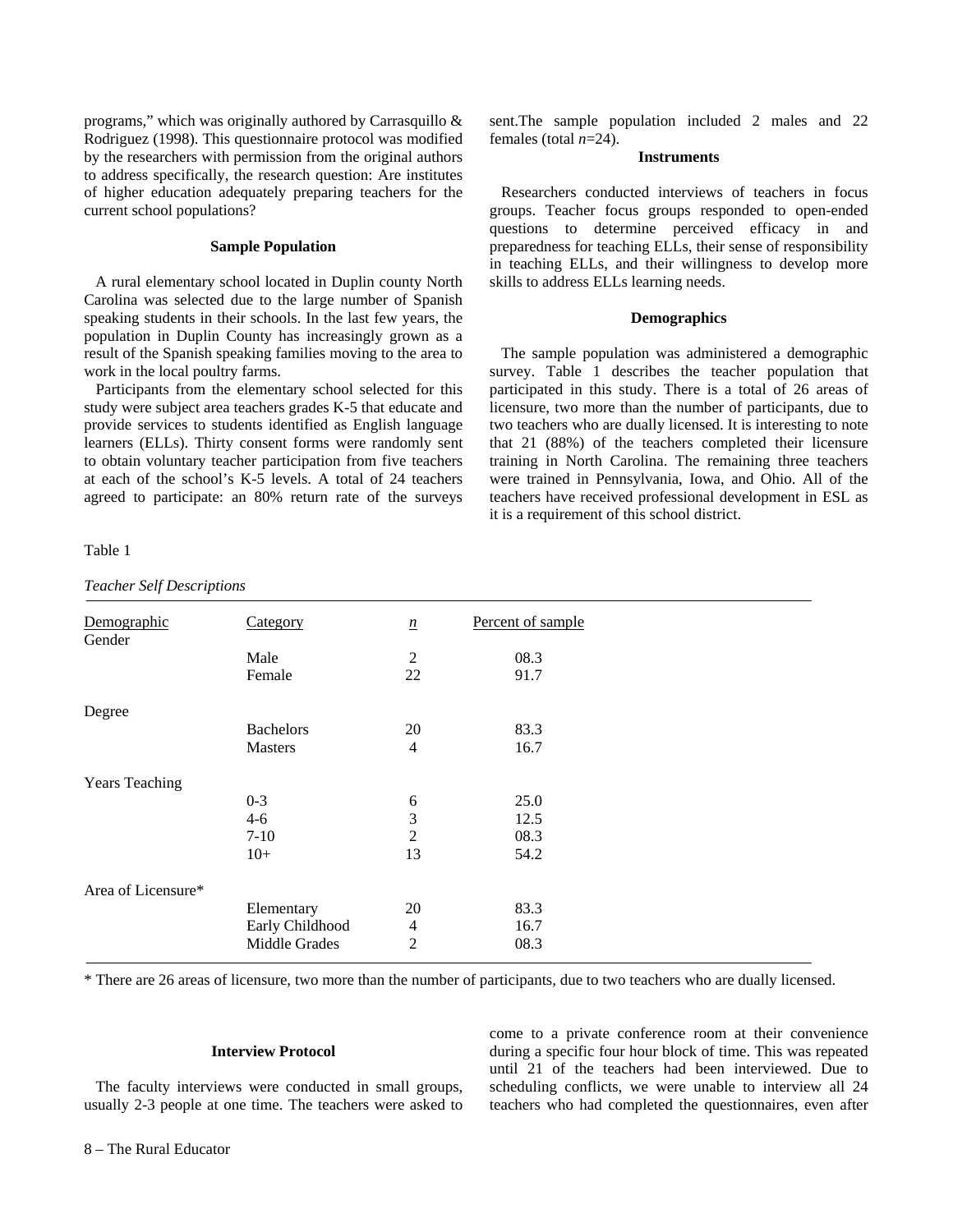three site visits. A series of seven questions were asked by one researcher while a second researcher took notes and audio recorded the sessions. The teachers were informed that this interview would be used for research and publication; moreover, the information would not be used to their personal detriment. In addition, they were told that their answers would be used to further teacher preparation research.

#### **Results**

 Since these interviews were conducted orally and recorded, the statistical summary of responses alone is not enough to understand the sentiments of the participants. The

Table 2

*Interview results* 

discussion that follows elaborates on the content of the interviews.

 In the first question regarding a dedicated course during teacher preparation (Table 2)**,** it was interesting to note that only 14% of the teachers had responded that they had a course dedicated to language acquisition studies, yet 46% of the teachers surveyed had received their licenses in the past ten years. The growth in the ELL population is not a new trend and is one that has been followed for longer than the ten years in which these teachers were licensed. However, the teachers' perceptions were that teaching English Language Learners was not a serious concern when they received their training. This reinforces the claim that the curriculum in teacher education needs to be updated to reflect the needs of the student population.

| <b>Question</b>                                                                                                                                                 | % Yes | $%$ No   |  |
|-----------------------------------------------------------------------------------------------------------------------------------------------------------------|-------|----------|--|
| In your teacher preparation program, did you receive explicit<br>instruction in language acquisition through a dedicated course?                                | 14    | 86       |  |
| In your teacher preparation program, did you receive strands of<br>information regarding English Language Learners<br>woven<br>throughout a variety of courses? | 48    | 52       |  |
| In your teacher preparation program, were you required to take a<br>course in teaching students of culturally diverse backgrounds?                              | 33    | 16       |  |
| If you did not have any formal coursework, would you have<br>enrolled<br>had<br><i>available?</i><br>it<br>been<br>in<br>any                                    | 57    | 43       |  |
| Would you participate in professional development regarding<br>English Language Learners if offered?                                                            | 100   | $\Omega$ |  |
| Do you feel responsible to teach the English Language Learners in<br>classroom?<br>your                                                                         | 100   | $\Omega$ |  |
| Do you feel prepared to teach English Language Learners in your<br>classroom?                                                                                   | 25    | 75       |  |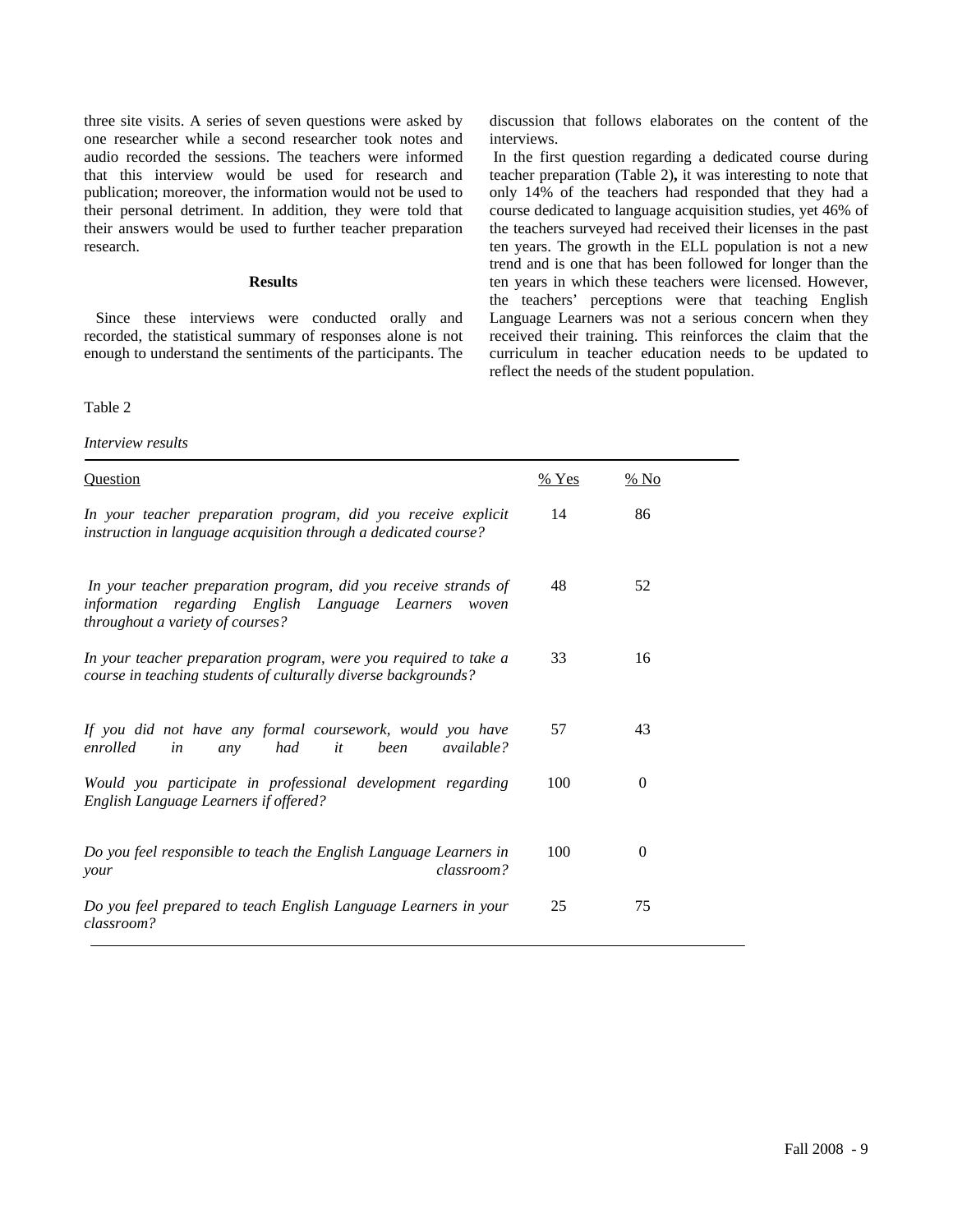The second question about receiving strands of information regarding English language learners woven throughout a variety of courses*,* forty eight percent of the respondents stated they had received some "strands of information," while fifty two percent believe they had not. As the teachers responded to this question, they often hesitated to be specific. They were able to recall "mention" of English language learners in their coursework, but unable to quantify it for us. The overall feeling was that although it was woven through other courses, the information was not quite specific enough to directly instruct them. It is our understanding from this question that it is the weakness of what was infused in their classes that led to a 50/50 split in the answers given.

 Question three inquired about the requirement of taking courses for teaching students of culturally diverse backgrounds. Seven teachers had responded that they were required to take a course pertaining to cultural diversity, while fourteen had not.

 With over half of the teachers having received teaching licenses over ten years ago, it is not surprising that one third of the teachers answered yes to this question. However, many of the teachers qualified their answers to say that the content of the diversity lessons was geared towards inclusion of African Americans in texts and storybooks. This was often the way multicultural education was portrayed in its infancy. Due to the various interpretations of the questions and the direct responses we received, it is fair to say that most of those who took a course, took something under the auspices of "multicultural education." The implication from the responses was that this course did not address linguistic and cultural diversity in relationship to teaching and learning.

 The fourth question addressed the hypothetical question of whether or not they would have taken a course had one been available*.* Twelve of those questioned stated that they would have taken a course, while nine believe they would not have. Those who replied that they would take a course also qualified their answers with, "If I knew then, what I know now…." Clearly, the lack of the diverse student population at the time these teachers were in training impacted their responses. Those who replied that they would not have taken a course also qualified it with a similar response. They stated, "No I would not because there was not a foreseen need at the time." Regardless of the response, it appears that lack of foresight about the changing student population impacted this response.

 The fifth question addressed the more concrete issue of whether or not they would participate in professional development regarding English language learners if offered and also how they would prefer that it be delivered. One hundred percent of those questioned responded that they would participate in professional development.

 This school is unique in that they have recognized their rapidly growing population of English language learners. There is a district wide requirement that all teachers take ten

hours of professional development (equivalent to one CEU) per academic year. Participants were asked how they would prefer this professional development to be delivered and the response was mixed. There were some who would prefer the professional development to be offered through on-site workshops, those who preferred on-line learning modules or courses and those who wanted a combination of the two. Since this community is very rural and located one hour from the closest university, convenience seemed to be the overriding factor, not lack of desire for the training.

 Question six addressed the teachers' sense of responsibility for teaching the English language learners in their classrooms. All twenty-one of the participants interviewed responded yes to this question. This was an overwhelming response and not what we had expected. As teacher educators, we have often heard from frustrated teachers in the field that the ELLs are the responsibility of the ESL teacher. This teacher population, however, does not carry that mindset. When asked the question, the physical demeanor of the respondents was one of shock that we could even ask such a question as they stated that at least half of their classes were comprised of ELLs. It was evident that this school recognized their responsibility to teach all of the students regardless of language background.

 The final and most compelling question asked whether teachers felt prepared to teach the English language learners in their classrooms. Only twenty-five percent of the teachers responded that they felt prepared while seventy-five percent stated they were not. The responses to this question were not as clear-cut as the numbers reflect. Those who replied with a definite "yes" qualified their responses by stating that their preparation is a result of the in-service professional development that their district has provided. Those who said no were not as assured with their responses. Their replies were actually more "wishy-washy" in nature in that they have high levels of frustration, inadequacies about assessment, concerns about the cultural differences, and lack of confidence in their knowledge base. As a group, however, they made it clear that their initial experience with the ELLs was not successful, but over time they have learned what works and what doesn't. One teacher even responded that she didn't know what happened, but it was just "magic".

# **Recommendations**

 It is evident based on the results that this particular sample population is underprepared to effectively teach classes with a large number of ELL students. The leadership at the school and the school district may consider the following recommendations for this school and others with similar teacher and student demographics.

# *Dedicated Coursework*

 Elementary and content areas teachers would benefit from a dedicated course that addresses the linguistic needs of a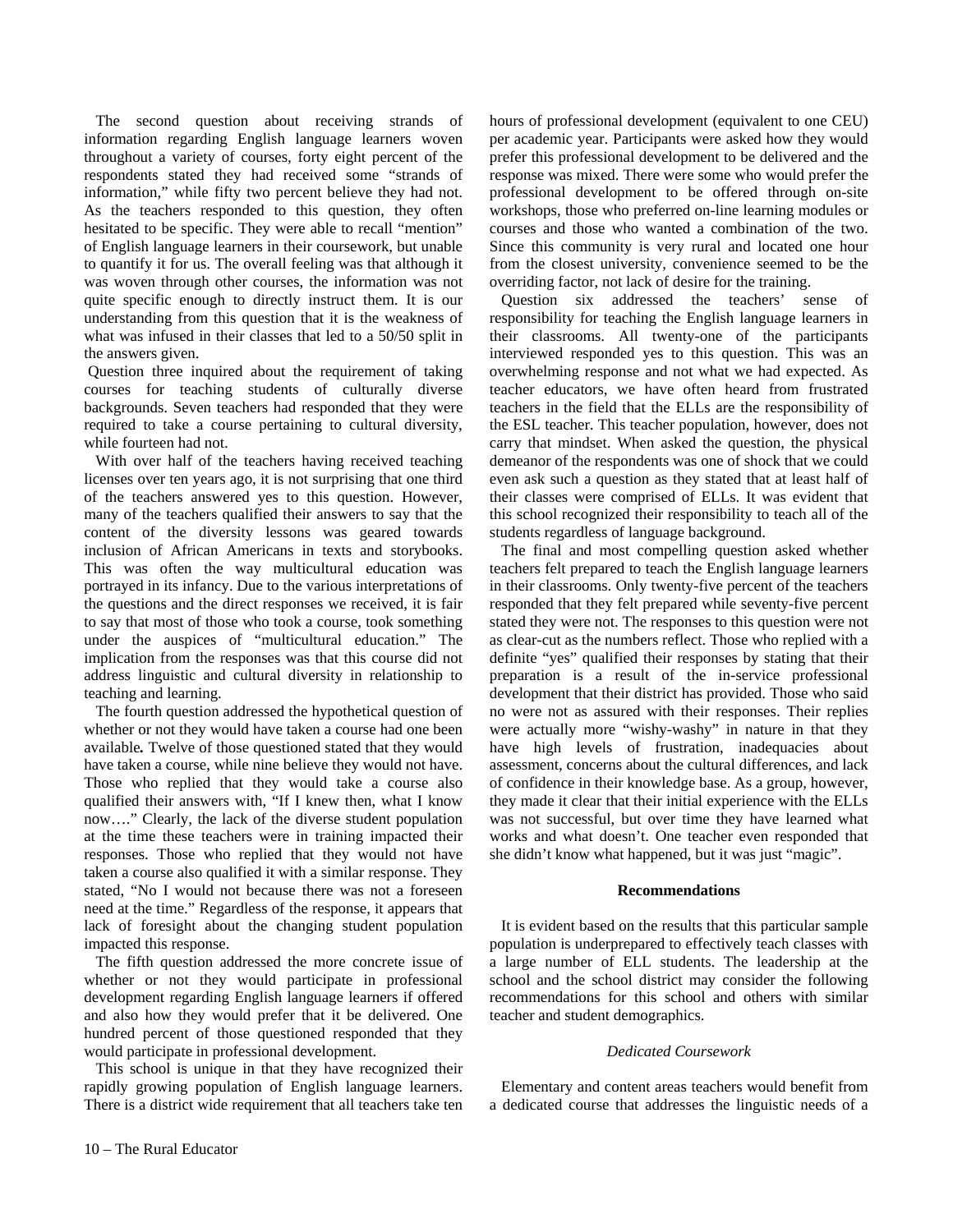linguistically diverse student population. Specifically, the study of language acquisition theory is helpful to all teachers to clarify many myths and misconceptions they may have. Teachers will also learn the value of literacy in a home language as well as the value of drawing on students' heritage as a resource and not viewing it as an impediment to learning (Villegas and Lucas, 2002). It would benefit teachers and the school if there were a collaboration with the regional university to dedicate a course and cohort to this group of teachers. Cohorts of this type are already in development at East Carolina University, the largest university in the region whose mission it is to address access to the university for teachers in rural schools.

#### *Professional Development*

 Much research has been done in the area of content based instruction for English language learners. The compelling research done by Short and Echevarria (1999) has shown that through using the Sheltered Instruction Observation Protocol (SIOP) student achievement improved in the content areas. This model initially focuses on the ESL teachers as way to improve the instruction in the sheltered ESL classes so that the students gain content and language knowledge simultaneously. With such great success and with the growing trend that all teachers will have ELLs in their classrooms, it is essential that all teachers receive this specialized training which emphasizes differentiation of instruction for all learners. When delivering professional development workshops on the SIOP Model, the response from teachers is that this model does not take away from their instruction, does not add to their instruction, but improves their instruction and the students' comprehension. It is , therefore, a recommendation to include the SIOP model as part of ongoing professional development for inservice teachers.

# *Implications for Higher Education*

 IHE's should not only revise their current teacher preparation programs, but should also collaborate with local school districts to develop in-service teachers in becoming better teachers of ELLs. Many teachers attend professional development on a yearly basis as part of their teaching responsibilities, but Darling-Hammond & McLaughlin (1995) emphasize that the one shot approach to professional development does not work. Echevarria, Vogt, and Short (2004) reiterate that it is through sustained collaboration and on-going coaching that professional development is most effective. Therefore, professional development should be delivered in collaboration with IHE's in order to learn the latest research and best practices in the field of ESL. Additionally, the professional development should be flexible in terms of format and location. Teachers in this study indicated that they would prefer training to be on their school site with opportunities to practice and be coached in their classrooms.

 English language learners are not going away and are rapidly changing how we teach. No Child Left Behind is holding educators accountable for instructing all of our students, but teacher preparation has not kept up with these trends. This study showed that teachers have not been prepared to teach ELLs in their teacher preparation programs in the past and have received the majority of their information on ELLs through professional development. Teachers in the study strongly emphasized that with the demographic changes in schools they would enroll in an ELL course. Therefore, the changes needed to be made in teacher preparation programs are necessary so that all teachers are prepared to deliver instruction using successful and empirically tested models.

#### *Implications for Teachers in Rural Schools*

 In this study it was evident that teachers did not perceive themselves to be adequately prepared to teach the large number of ELLs in their classrooms. However, students were achieving academically, were motivated to be in school and to learn, and administrators were pleased with the teachers' work. There is no substitute for students' perceptions that their teachers care and administrators' perceptions that teachers were doing their best to help ELLs learn (Rodriguez, Ringler, O'Neal, 2007). Therefore, teachers may be missing an essential piece in their professional confidence: feedback that what they are doing is working. To help with this, IHEs should offer a cultural diversity course in their preparation programs that address not only learning styles, but also the characteristics of ELLs in rural settings. It is through understanding students' culture and background knowledge that teachers can prepare effective lesson plans reflecting the cultural diversity in the classroom.

 In conclusion, the number of (English language learners) ELL students in the US is increasing dramatically. The growth is even more evident in rural areas of the United States such as Eastern North Carolina. Teachers face classrooms where the majority of students are ELLs. Teacher preparation programs have not prepared these individuals for the student population they face today regardless of the year in which they received their teaching licenses. However, teachers have a strong desire to effectively teach all students including ELLs. IHEs have the responsibility to prepare teachers to teach all students and one way to do so is to incorporate into all programs strategies to teach English language learners. As Short & Vogt have stated in a Sheltered Instruction Observation Protocol II institue in Denver, Colorado in March, 2007, "Teaching students with ELL strategies is good teaching - PLUS. The "Plus" is adding an awareness of the language and culture dimension to everything we do in the classroom."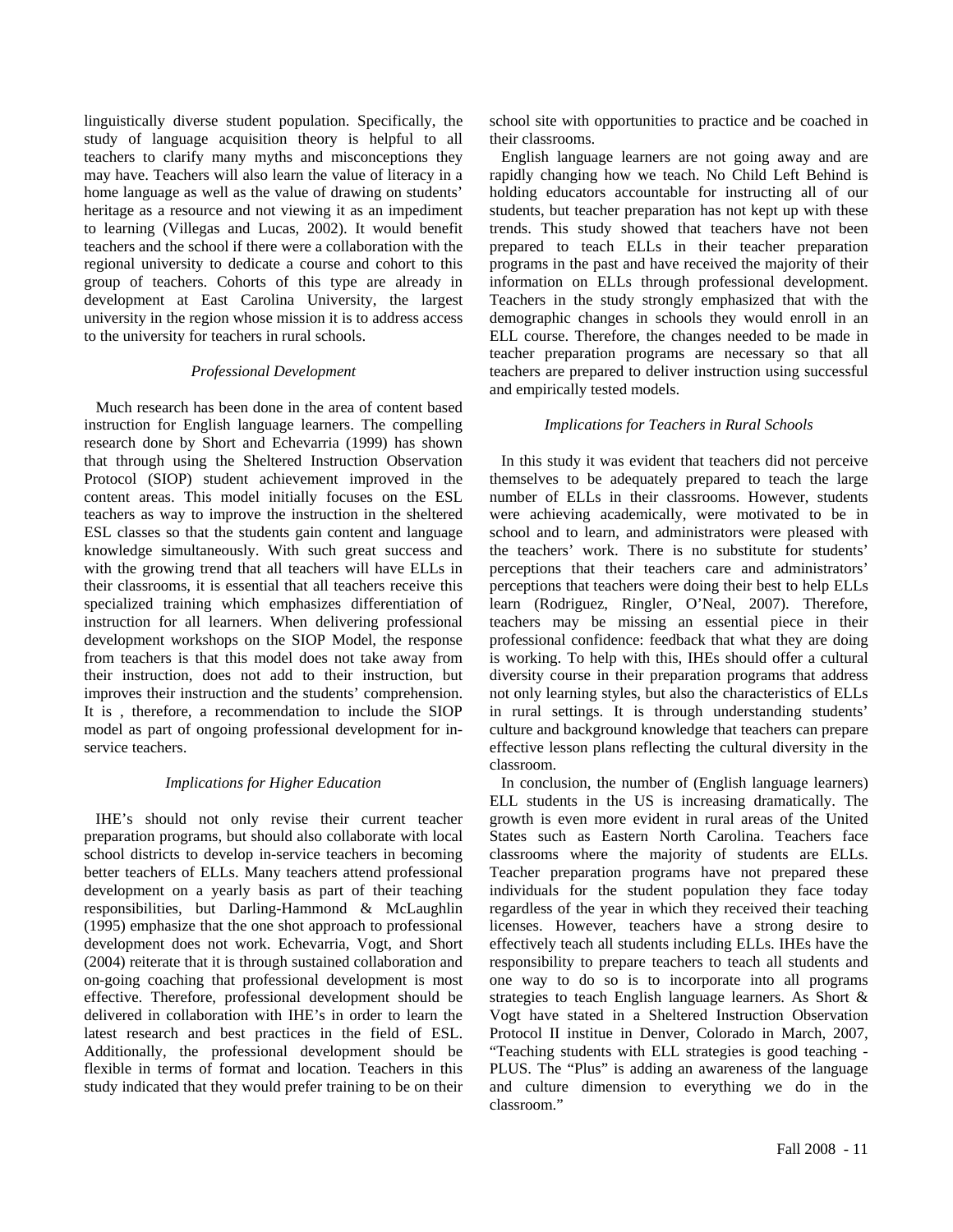Does the discussion go back to the model or method of instruction, language of instruction, or to the teacher preparation programs? It is evident from this small study that those teachers who have been in the field for longer periods of time have not been formally trained to teach English language learners. Those with more recent degrees do not have a much stronger background in teaching ELLs. It appears that the majority of the teacher education is taken through professional development activities. Why are public school districts "fixing the problem" once the teachers are in the field? Why are institutes of higher education not requiring at the minimum one strong course in language and cultural diversity that includes some real guidance for emerging teachers?

 The question remains as to what can be done to improve academic achievement for English language learners. Where do teacher education programs begin making the change?

### **References**

Coming in Waves. (2006). *American History, 41*(4), 28-29.

- Cummins, J. (1997). Cultural and linguistic diversity in education: A mainstream issue. *Education Review, 49*(2). 105-114.
- Darling-Hammond, L. & McLaughlin, M.W. (1995). Policies that support professional development in an era of reform. *Phi Delta Kappan, 76*(8), 597-605.
- Echevarria, J. Short, D. & Powers, K. (2006) School reform and standards-based education: A model for English language learners. *The Journal of Educational Research,* 99 (4), 195-210.
- Echevarria, J., Vogt, M. & Short, D. (2004). *Making content comprehensible for English language learners: The SIOP Model*. Boston. Pearson Education.
- Farkas, S. Duffett, A. & Johnson, J., with Moye, L. & Vine, J. (2003). *Now that I'm here: What America's immigrants have to say about life in the U.S. today.* Retrieved October 16, 2006 from Public Agenda website:

http://www.publicagenda.org/specials/immigration.

- Gandara, P., Maxwell-Jolly, J. & Driscoll, A. (2005). *Listening to teachers of English language learners: A survey of California Teachers' challenges, experiences, and professional development needs.* Santa Cruz, CA: The Center for the Future of Teaching and Learning.
- Garcia, E. E. (1991). Effective instruction for language minority students: The teacher. *Journal of Education, 173*(2), 130-141.
- Lewis, L., Parsad, B., Carey, N., Bartfai, N., Farris, E., & Smerdon, B. (1999). *Teacher quality: A report on the preparation and qualifications of public school teachers*. Washington, DC: U.S. Department of Education, Institute of Education Sciences, National Center for Education Statistics.

Manning, M.L. & Baruth, L. (2004). Multicultural education

of children adolescents, (4<sup>th</sup> ed.). New York: Pearson Education.

- Menken, K., Antunez, B., National Clearinghouse for Bilingual Education, W., & ERIC Clearinghouse on Teaching and Teacher Education, W. (2001, June 1). *An Overview of the Preparation and Certification of TeachersWorking with Limited English Proficient (LEP) Students*. (ERIC Document Reproduction Service No. ED455231) Retrieved August 1, 2007, from ERIC database.
- Milk, R., Mercado, C. & Sapiens, A. (1992). *Re-thinking the education of teachers of language minority children: Developing reflective teachers for changing schools. Occasional papers in bilingual education. Focus Number 6.* Washington, DC: National Clearinghouse for Bilingual Education. (ERIC Retrieval No. ED350877)
- Mueller, T.G., Singer, H.S., & Carranza, F. D. (2006). A national survey of the educational planning and language instruction practices for students with moderate to severe disabilities who are English language learners. *Research & Practice for Persons with Severe Disabilities, 31*(3), 242-254.
- National Center for Education Statistics. (2006). *Institute for educational statistics.* Retrieved Aug. 25, 2007, from http://nces.ed.gov/globallocator/index.asp?search=1&St ate=NC&city=&zipcode=28508&miles=&itemname=& sortby=name&School=1&PrivSchool=1&College=1&L ibrary=1&CS=2FF3D0AA
- North Carolina Department of Public Instruction (NCDPI). (2007). *LEP headcount 2002-2006.* Retrieved Aug. 23, 2007, from http://community.learnnc.org/ dpi/esl/archives/2006/07/nc\_lep\_numbers.php
- National Clearing house for English Language Acquisition and Language Instruction Educational Programs (NCELA). (2005). *North Carolina rate of LEP growth 1994/1995-2004/2005*. Graduate School of Education and Human Development, George Washington University. Retrieved February 5, 2007 from: http://www.ncela.gwu.edu/policy/states/reports/statedat a/ 2004LEP/ North\_Carolina-G-05.pdf
- National Clearing house for English Language Acquisition and Language Instruction Educational Programs (NCELA). (2006). *The Growing number of Limited English proficient students*. Retrieved February 5, 2007: http://www.ncela.gwu.edu/policy/states/reports/ statedata/2004LEP/GrowingLEP\_0405\_Nov06.pdf
- Ringler, M. C., O'Neal, D., Rodriguez, D. (2007). Factors that influence academic performance of English language learners (ELL) and implications for instructional leaders (Manuscript submitted for publication).
- Rodriguez, D., Ringler, M.C., O'Neal, D. (2007). English Language Learners' perceptions of school. (Manuscript submitted for publication).
- Selwyn, D. (2007). Highly quantified teachers: NCLB and